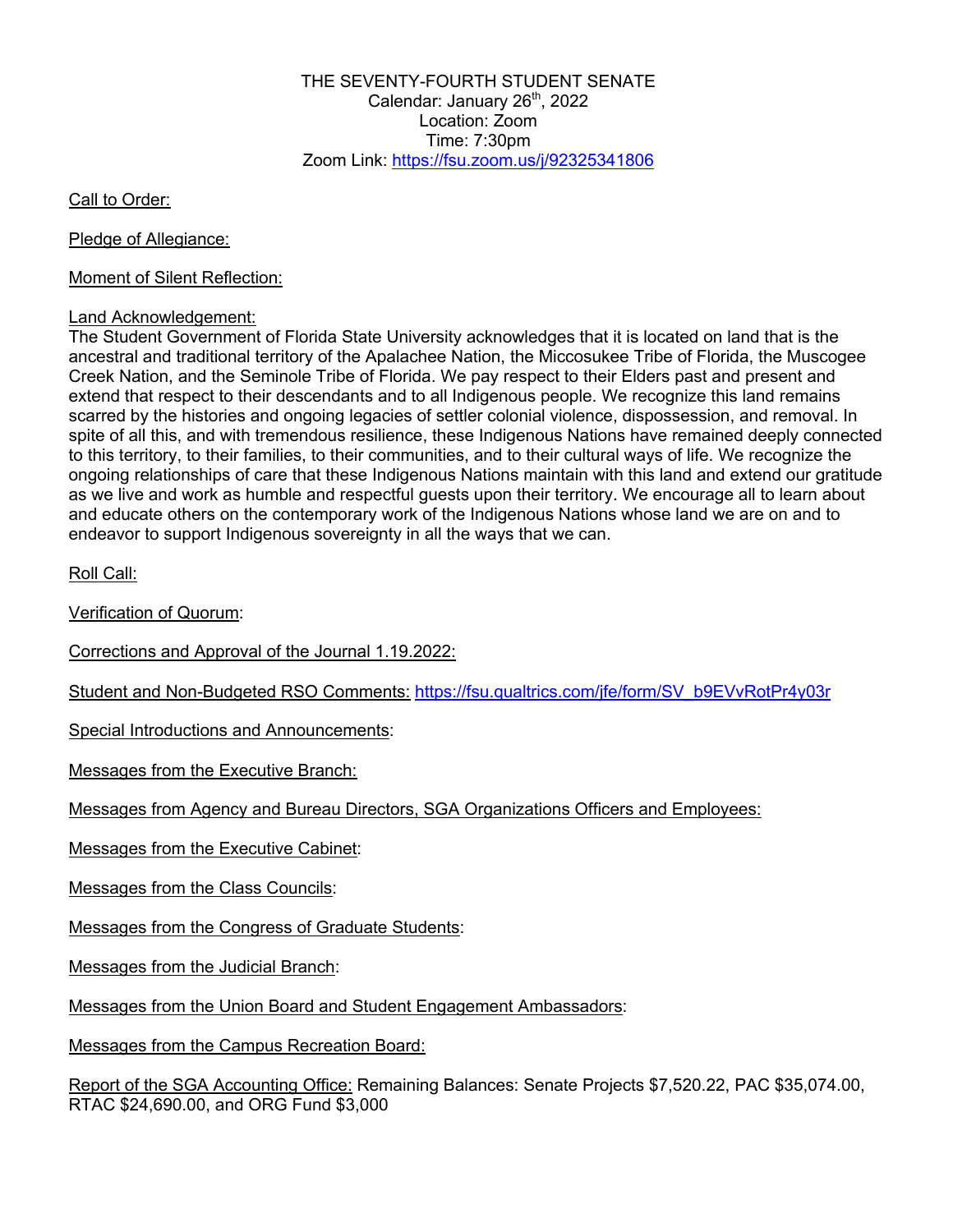# Report of Senate Liaisons:

### Report of Committees:

- Judiciary
- Internal Affairs
- Budget
- Finance
- Student Life & Academic Affairs
- Rules & Calendar

Senate Confirmations:

Candidate for Student Council for Accessibility and Advocacy, Assistant Director - Kristin Crespo (1 Applicant)

Candidate for the from Resource for Travel Allocations Committee - Sabrina Polynice Candidate for the from Resource for Travel Allocations Committee - Caro Sena

# Consent Calendar:

| <b>Consent Resolution 5</b> | Sponsored by Senator Roy (P)<br>Allocating funding from Programming Allocations Committee to fund the White<br>Mouse Productions, Special Olympics, and The Korean American Student<br>Association. (Passed in Finance)                        |
|-----------------------------|------------------------------------------------------------------------------------------------------------------------------------------------------------------------------------------------------------------------------------------------|
| <b>Consent Resolution 6</b> | Sponsored by Senator Nasworthy (P)<br>Allocating funding from Resource for Travel Allocations Committee to fund the<br>Filipino Student Association and American Hellenic Educational Progressive<br>Association Scholars. (Passed in Finance) |

# Bills First Reading:

| Bill 5                       | Sponsored Senator Wang & Senator Gonzalez (P) Bettley, Little, Myers (Co)<br>Transferring 2,000 in monies from AASU's Expense Category to their Food Category<br>to incentivize events for their Asian American Heritage Month            |
|------------------------------|-------------------------------------------------------------------------------------------------------------------------------------------------------------------------------------------------------------------------------------------|
| Bill 6                       | Sponsored Senator Bettley & Senator Gonzalez (P) Barker, Berger, Himatsingani,<br>Rider, Ritzel, Williams (Co)<br>Revising the statute regarding the Senate Projects account to send Bills to the Budget<br>Committee.                    |
| Bill 7                       | Sponsored Senator Roy & Senator Nasworthy (P)<br>To define the role of PAC/RTAC Adjunct Liaison, its appointment, and<br>to change how to deal with voting on funding boards when there's a conflict of interest<br>regarding membership. |
| Bill 8                       | Sponsored Senator Hunter & Senator Nemeth (P)<br>To transfer \$2500 from Senate Projects to the Senior Class Council for Golden Week:<br>Spring Spirit Rally.                                                                             |
| <b>Bills Second Reading:</b> |                                                                                                                                                                                                                                           |
| Bill 3                       | Sponsored by Senator Wang & Senator Gonzalez (P)<br>To grant the Finance Committee the authority to place limitations on                                                                                                                  |